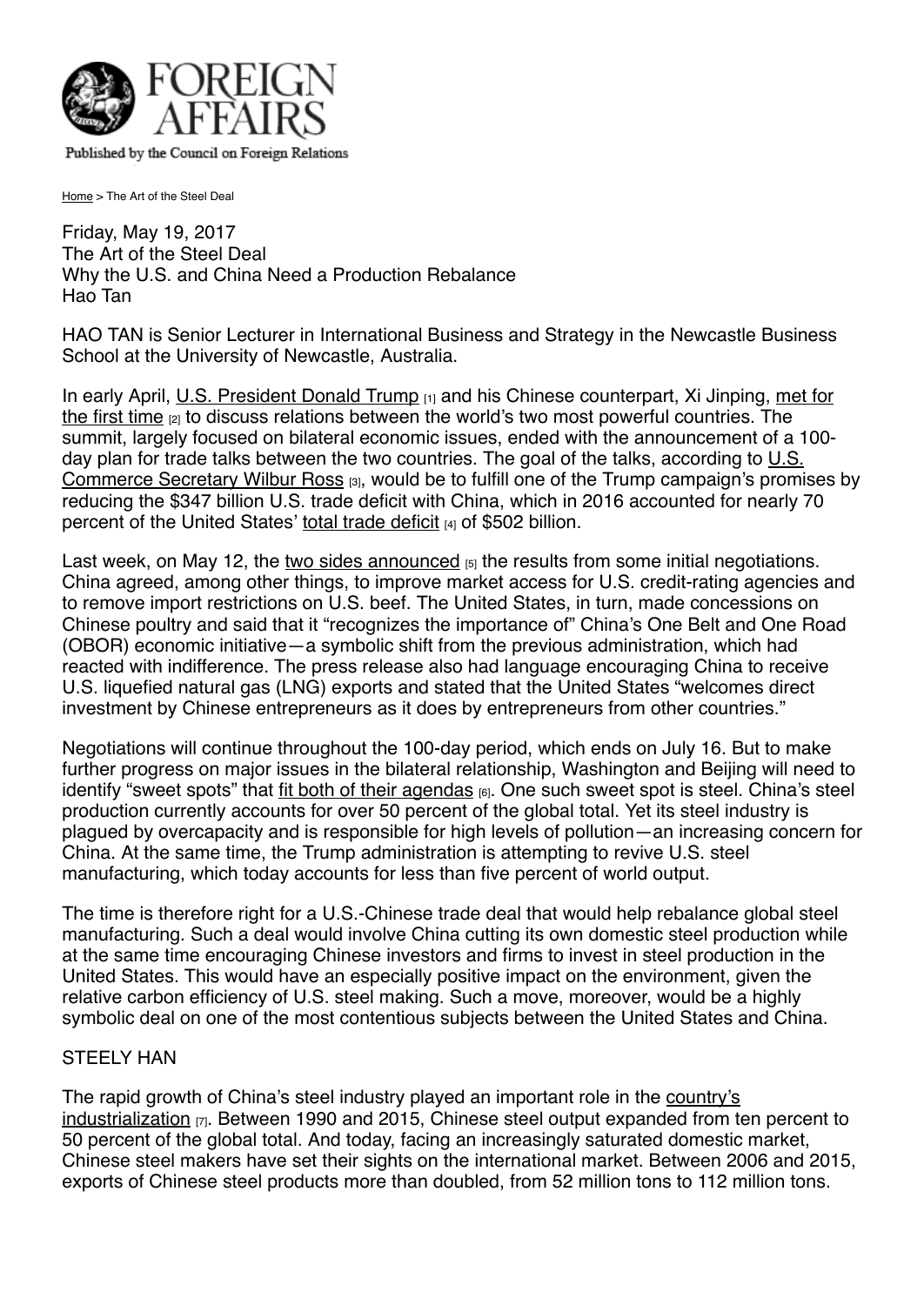Yet today, the excessive production and export of steel has become a problem for China. According to official statistics, steel has been the [least profitable](https://www.foreignaffairs.com/gallerys/2017-05-10/chinas-factory-shutdowns) [8] of all Chinese manufacturing industries over the past six years, thanks to shrinking global demand as well as the improved enforcement of China's environmental laws. Decreasing financial gains come at a significant cost for the rest of the country. For example, Chinese steel exports are a major cause of international trade disputes. In 2016, among the [119 anti-dumping and anti-subsidy investigations](http://in.reuters.com/article/china-economy-trade-idINKBN14P0GS)  $p$  brought against China by its trading partners, 49 were concerned with Chinese steel products.

As Chinese steel makes less and less economic sense, its environmental costs loom larger. A  $2014$  study  $_{[10]}$  from the Natural Resources Defense Council, for instance, found that coal, a main ingredient in Chinese steel making, would be 40 percent more expensive if the local social and environmental costs were taken into account. This comes at a time when Chinese citizens and officials alike are increasingly anxious to improve the country's environmental record—according to one recent online survey, air pollution was the single [most important issue](http://usa.chinadaily.com.cn/2015-03/03/content_19703316.htm)  $[11]$  to the Chinese public.

To improve the record, China will have to cut back on its exports of energy-intensive goods such as steel. [One 2015 study](http://pubs.acs.org/doi/abs/10.1021/es506121s) [12] indicated that export-related production in all sectors accounted for 15 percent of the country's emissions of PM2.5, a deadly industrial byproduct that kills 157,000 Chinese people each year. Exports are also [responsible for around 20 percent](http://www.sciencedirect.com/science/article/pii/S0140988316302432) [13] of the country's carbon dioxide emissions—a substantial amount, given that China is the world's largest carbon emitter. Because China's steel industry uses more energy than any other domestic industries, the country needs to greatly reduce its production in order both to combat local pollution and to fulfill its commitment as part of the Paris agreement to reach peak carbon emissions by 2030.

The Chinese government is already taking some steps toward reducing production. In April, it announced a plan to create a massive "special economic zone" called the Xiongan New Area in Hebei Province. Hebei is the heartland of China's steel industry and is currently responsible for almost one-quarter of the country's steel output. To make way for Xiongan, which the government has [billed as](http://www.chinadaily.com.cn/business/2017top10/2017-04/06/content_28809937.htm)  $[14]$  a "world-class, green, modern and smart city," many of the old polluting steel mills will have to go.

## LEAN AND GREEN

At the same time that China is looking to cut back on its steel production, U.S. steel manufacturing is once again becoming economically viable thanks to the recent revolution in shale gas production. Energy accounts for  $\mu$ p to 40 percent  $[15]$  of the total cost of steel making; today the price of LNG is 70 percent lower in the United States than in China, and electricity for industrial consumers is almost [40 percent cheaper](https://www2.deloitte.com/global/en/pages/manufacturing/articles/global-manufacturing-competitiveness-index.html) [16], which makes energy-intensive manufacturing in the United States increasingly attractive. In addition to being competitive, U.S. steel is cleaner: the manufacturing process emits [24 percent less carbon](https://china.lbl.gov/sites/all/files/co2_comparison_of_steel_industry-final-1.11.2016.pdf) [17] than in China. Some companies are already taking note. In 2017, one of the largest steel companies in Taiwan announced that it had abandoned a scheme to invest in Vietnam and was instead planning on investing \$1.6 billion to [build a steel factory](http://www.taiwannews.com.tw/en/news/3122903)  $_{[18]}$  in the United States. The opportunity is further illustrated by [recent investments](http://fortune.com/2016/12/22/us-china-manufacturing-costs-investment/) [19] in the United States by Chinese manufacturers in other [energy-intensive industries](http://www.cnbc.com/2015/02/05/the-rise-of-made-by-china-in-america.html) [20], such as glass, paper, and aluminum.

A rebalancing of steel production would cost jobs in China, but international relocation of steel capacity from China is already taking place. A number of state-owned steel conglomerates have acquired overseas facilities, including HBIS Group's purchase of the [largest steel mill in Serbia](http://www.hbisserbia.rs/upload/prezentacije/HBIS%20Serbia_%20General%20Info_on_plant_SHORT_28042017.pdf)  $_{[21]}$ ; Shougang Steel's investment in a [new plant in Malaysia](https://www.metalbulletin.com/Article/3424583/Shougangs-Malaysia-jv-mill-produces-first-slab.html)  $_{[22]}$ ; Wuhan Steel's new plant in Liberia; and Nanjing Iron and Steel's [joint venture](http://www.thejakartapost.com/news/2014/04/26/construction-gahapi-nanjing-200-million-steel-mill-begins.html) [23] with a local partner in Indonesia. A private Chinese steel company, Delong, has also recently [invested in Thailand](http://delong.listedcompany.com/profile.html) [24]. This international investment has so far been focused on countries involved in OBOR. But although such investment aligns with Xi's signature foreign policy and thus is likely to help Chinese companies' domestic legitimacy, it is economically risky thanks to these countries' weak institutional infrastructures and high levels of political uncertainty.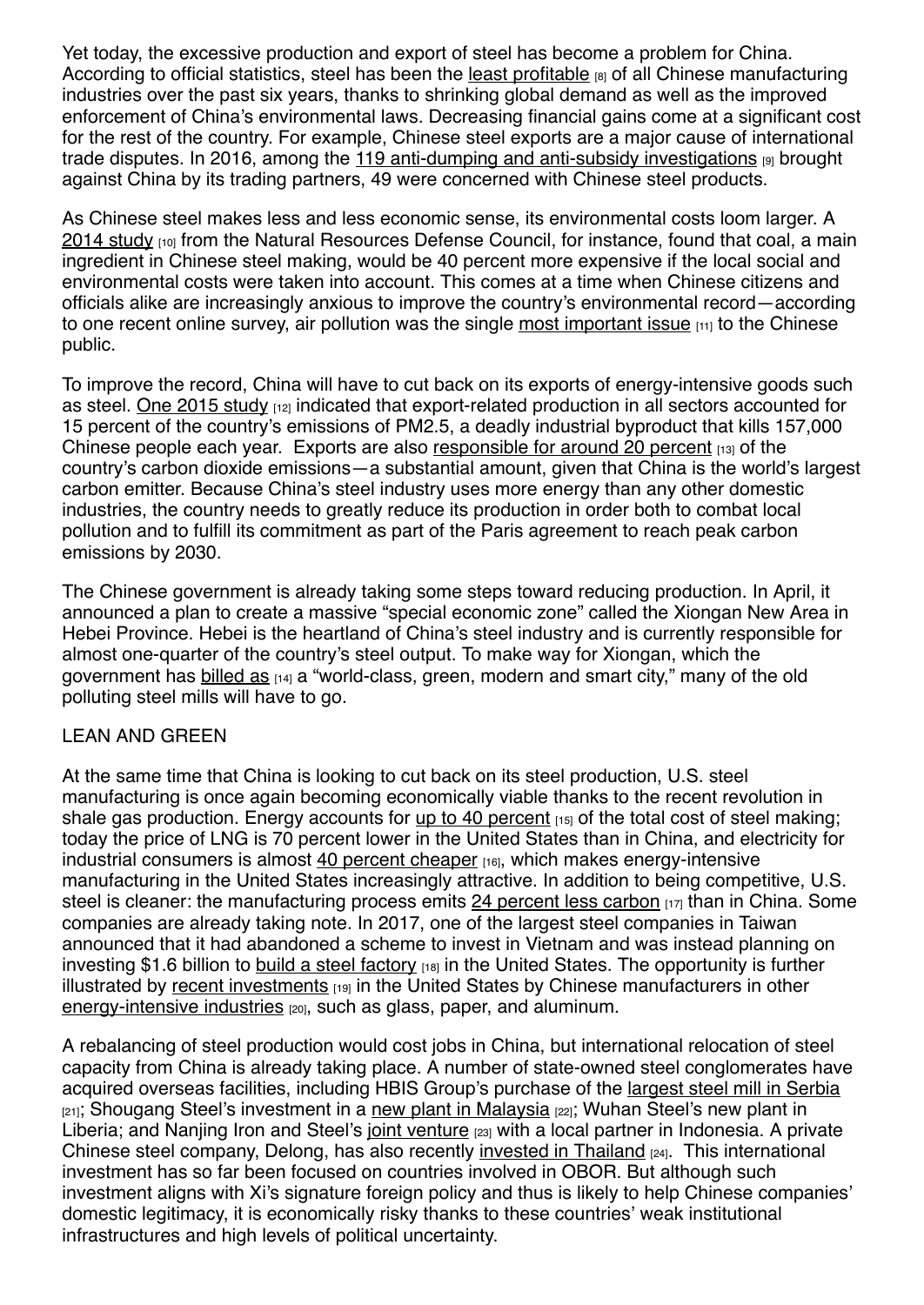OBOR was initially designed in part as a geopolitical gambit to counter former U.S. President Barack Obama's pivot to Asia, symbolized by the now defunct Trans-Pacific Partnership. But today, with TPP dead and the Trump administration looking more favorably on OBOR, the geopolitical arguments for Chinese investment in the United States have become considerably stronger.

From an American perspective, meanwhile, any increase in domestic steel production would be a political victory for Trump, who campaigned in part on a promise to restore U.S. manufacturing to its former prominence. The U.S. steel industry currently employs about [269,000 workers](https://www.bls.gov/cps/cpsaat18.htm)  $_{[25]}$ , accounting for less than 0.2 percent of the U.S. work force. However, steel production is largely concentrated in several Rust Belt states, including Indiana, Michigan, Ohio, and Pennsylvania, which played a key role in electing Trump. As a result, economic growth and job creation in these states are high on the new president's agenda. Indeed, just two weeks after Xi's visit, Trump [signed an executive order](https://www.theguardian.com/business/2017/apr/20/trump-executive-order-steel-imports-national-security) [26] that launched a wide-ranging investigation of steel imports and their impact on U.S. national security, with the aim of protecting domestic production and employment.

## GETTING TO YES

Washington and Beijing are both in a position to make a deal—one that would cut steel production in China while encouraging Chinese steel companies to invest in the United States. This should include measures discouraging steel exports on the Chinese side, which would be more effective than the current punitive tariff imposed by the United States at the border. For [example, China should remove incentives to steel exports, such as its value-added tax \(VAT\)](http://www.reuters.com/article/us-china-steel-exports-idUSKBN0TS2ST20151209) rebates [27], which refund to steel producers part of the VAT they pay when making export sales. China should also return to enforcing its export tariff on energy-intensive products, such as steel, which it introduced in the middle of the previous decade amid concerns about the environment and the country's resource security. Since the financial crisis of 2007–08, however, the export tariff has been largely scaled down to help the steel industry weather tougher economic conditions. By taking measures to restrict its steel exports, however, China can free itself from accusations of steel dumping while building goodwill with the Trump administration as the two countries continue to negotiate a bilateral investment treaty. On the American side, the Trump administration should make clear that Chinese investment in the U.S. steel industry is welcome and unlikely to cause national security problems.

During the past several decades, production in a number of energy-intensive industries, such as steel, aluminum, and glass, has been moved from the advanced economies to China. This movement has brought economic gains but has also had significant adverse consequences, including an environmental burden for China and a worsened [economic and social climate](http://www.nber.org/papers/w21906) [28] for certain regions in the developed countries. A U.S.-Chinese agreement on steel will not be easy to reach, but if done successfully, it would be a step toward rebalancing energy-intensive production globally. And by reducing the environmental costs of steel production, the deal would benefit the world.

Copyright © 2017 by the Council on Foreign Relations, Inc.

All rights reserved. To request permission to distribute or reprint this article, please fill out and submit a [Permissions Request Form.](http://www.foreignaffairs.com/permissions) If you plan to use this article in a coursepack or academic website, visit [Copyright Clearance Center](http://www.copyright.com/) to clear permission.

**Source URL:** https://www.foreignaffairs.com/articles/united-states/2017-05-19/art-steel-deal

## **Links**

- [1] https://www.foreignaffairs.com/articles/china/2016-11-14/will-china-trump-trump
- [2] https://www.foreignaffairs.com/articles/united-states/2017-04-10/false-start-trump-and-xi
- [3] http://nypost.com/2017/04/09/ross-wants-tangible-results-on-china-trade-deal-within-100-days/
- [4] https://www.bea.gov/newsreleases/international/trade/2017/trad1216.htm

[5] https://www.commerce.gov/news/press-releases/2017/05/joint-release-initial-results-100-day-action-plan-us-chinacomprehensive

- [6] https://www.foreignaffairs.com/articles/china/2017-04-06/america-can-be-first-without-china-being-last
- [7] https://www.foreignaffairs.com/articles/asia/2008-01-01/rise-china-and-future-west